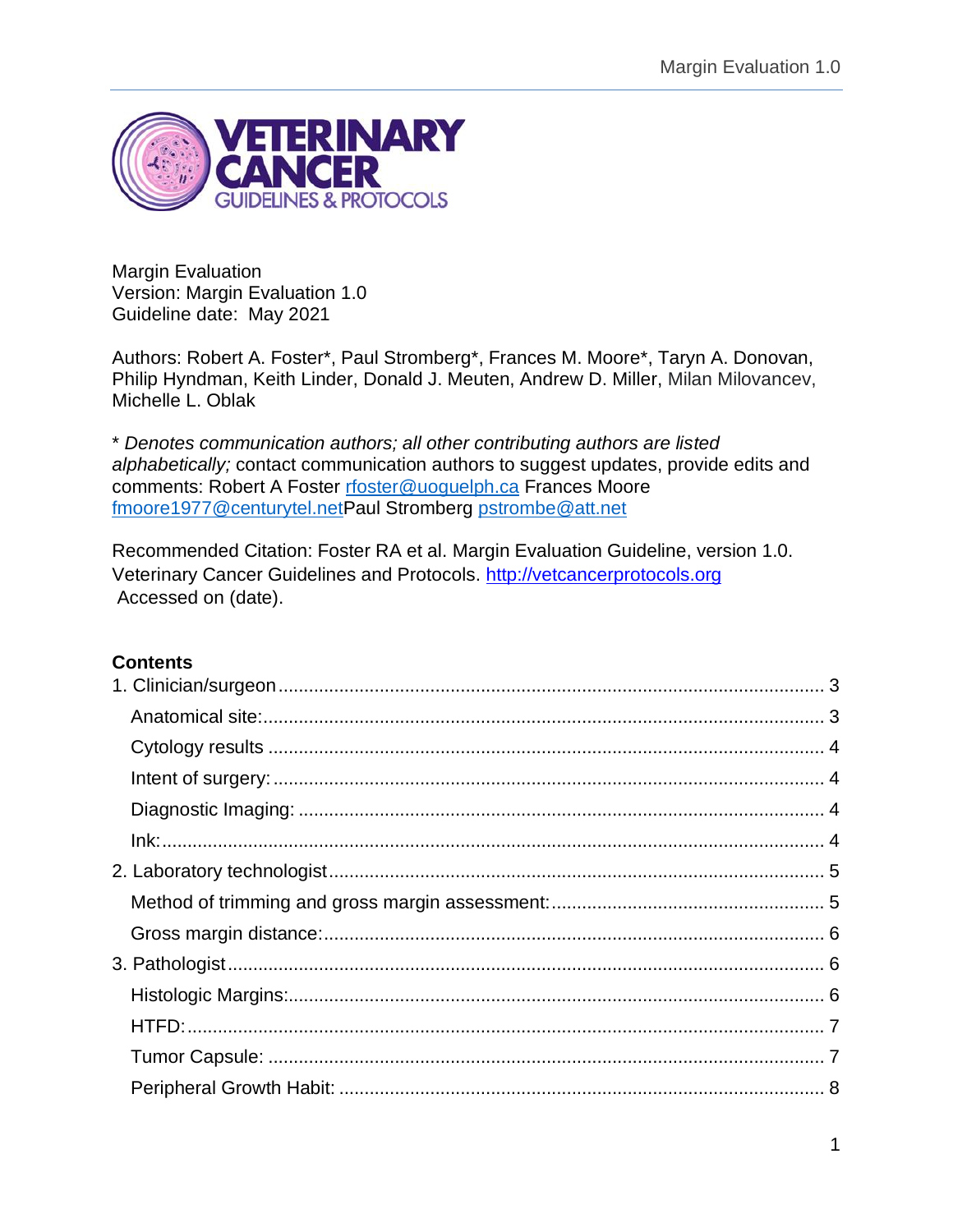| Distance measurements in field of view (FOV) with microscope:  18 |  |
|-------------------------------------------------------------------|--|
|                                                                   |  |
|                                                                   |  |
|                                                                   |  |

### **Introduction:**

The purpose of Guidelines is to provide standardized methods used to evaluate tumors in animals and accrue data so that, over time, large data sets with comparable information can be assessed and studies validated uniformly. Ultimately this will enable meaningful conclusions and accurate prognostic information that will improve patient care. New methods and modifications of present methods are encouraged and should be described in such detail so results can be replicated and validated. Guidelines and protocols are "living" documents which will be modified as new information becomes available to authors of each Guideline and or protocol. This Guideline is for general application, but future editions will include versions that are focused on unique margin requirements for an anatomical location and or a specific tumor type.

Margin assessment is one of the most important histological parameters evaluated in oncology.<sup>1</sup> Patient management decisions often hinge on the results of margin assessment and clinicians may value margin assessment as highly or more than a diagnosis. Adequacy of margins in surgical resection of a neoplasm is critical but there is little information in the veterinary or human medical literature that provides outcome - evidence based information apart from some neoplasm specific reports.<sup>2-4</sup> For the evaluation of surgical margins, the four main members of the cancer treatment team are the oncologist, surgeon, laboratory technologist and pathologist. A greater use of online communication and digital pathology facilitates remote interactions between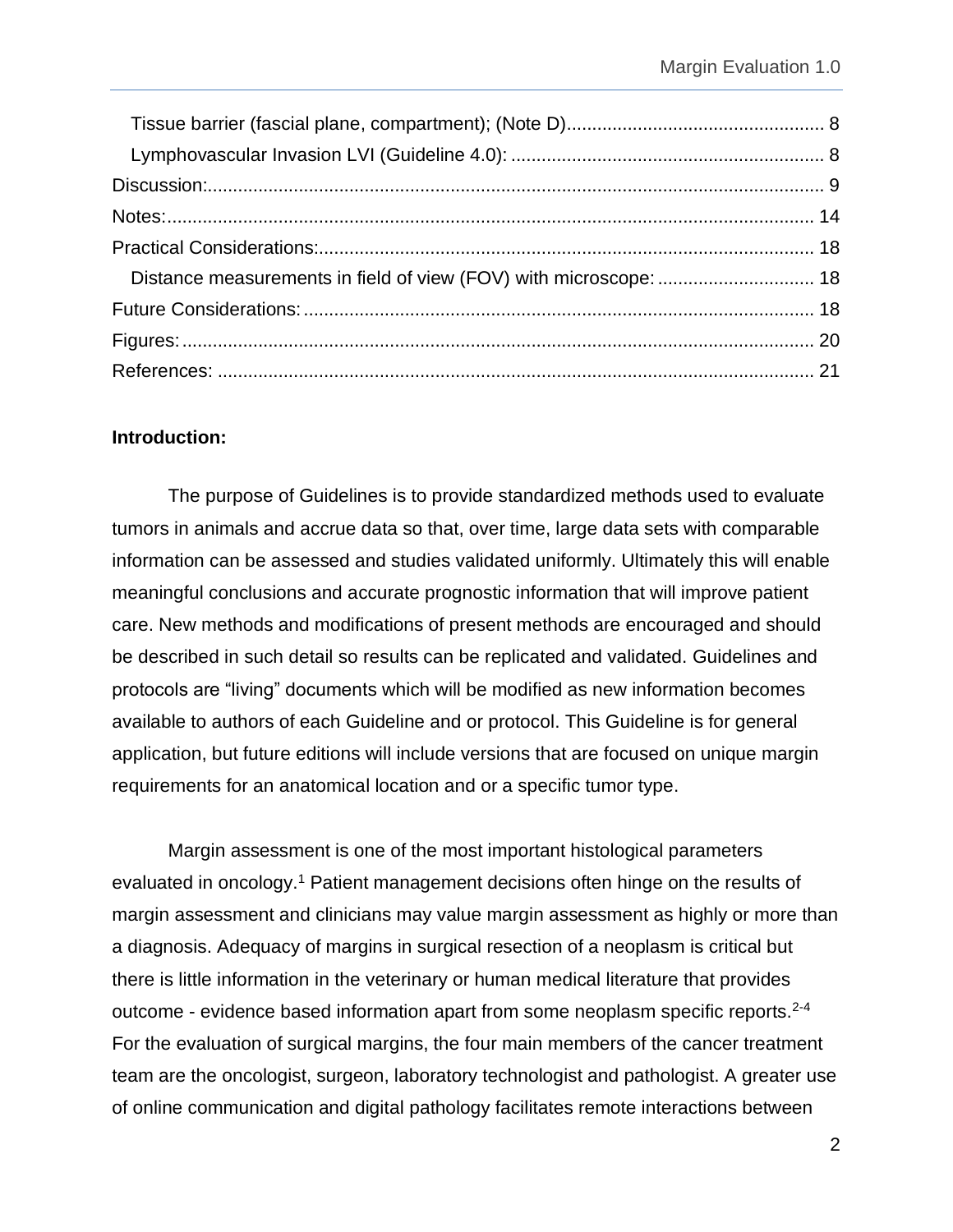these team members. Communications between each member would be improved by standardization. The histopathology report represents the primary form of communication between pathologist and clinician and is critically important in the decision making process<sup>5-7</sup> The fundamental observations and measurements in margin assessment by the pathologist are: 1) relationship of neoplastic cells to the surrounding tissue including presence of a capsule, tissue compression, invasion or infiltration and lymphovascular invasion; 2) the distance from neoplastic cells to the narrowest or closest inked lateral and deep margin, which is the histologic tumor free distance  $(HTFD)^{8,9}$  (Note A), and 3) the relationship of neoplastic cells to the boundaries of the *compartment* in which the tumor is located, especially along the deep borders (Note D). Metric measurements laterally are considered standard but for the deep margin a metric distance and the type of tissue present at the deep border should be reported. Histologic margin evaluation is only needed on tumors where the aim of surgery is to completely remove the neoplasm (achieve local control). Samples where there was no intent to totally excise the entire tumor, including intralesional or incisional biopsies, marginal resections, debulking or cytoreductive surgery, are for diagnosis and grading purposes.

Many of the procedures important in the assessment of margins and their methods are listed below. At the end of the Guideline there is a discussion and a section called "future considerations" for how margin assessment can be improved. The purpose of this Guideline is to provide the most important information necessary for assessment of margins and which should be included in studies evaluating margins. This checklist is divided into those details provided by each team member involved, one component of which is the pathologist. A "Cliff's-notes" version will be added on the website, to make it easy for pathologists to find and then decide on its utility.

#### <span id="page-2-0"></span>**1. Clinician/surgeon**

<span id="page-2-1"></span>*Anatomical site:*  Specify exact site of tumor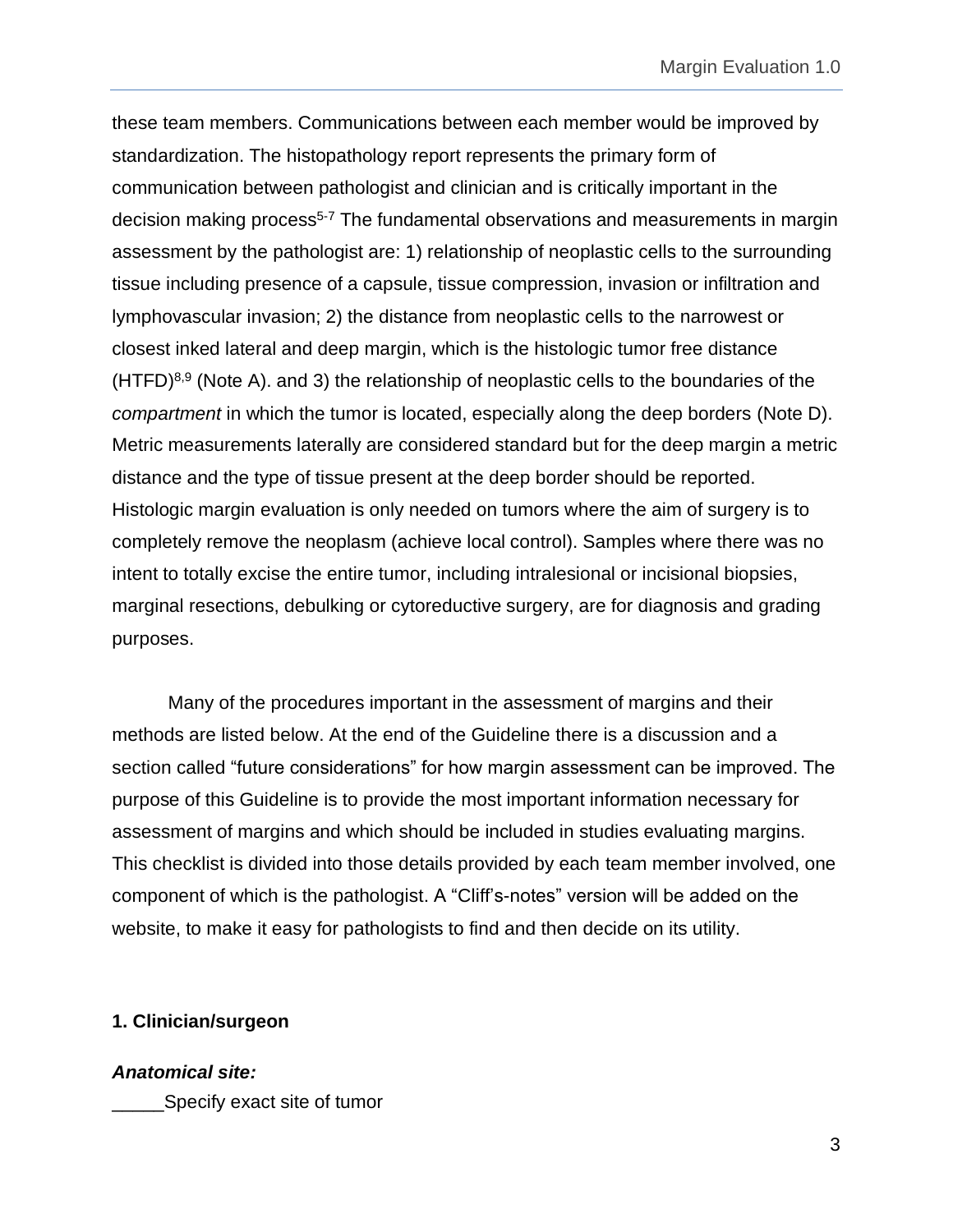<span id="page-3-3"></span><span id="page-3-2"></span><span id="page-3-1"></span><span id="page-3-0"></span>*Cytology results* Provide cytology findings (summarize or attach cytology report) *Intent of surgery:* \_\_\_\_\_ Complete excision/Curative intent Narrowest planned preoperative margin, measured by the surgeon before incision or excision (mm, cm) No intent to excise or cure: sample for diagnosis *Diagnostic Imaging:* Report if imaging performed, technique and results. This may provide important data for neoplasms that are known to be infiltrative Provide link to online digital images *Ink: Designation of margins, other anatomical landmarks or other areas of concern/interest with ink or other labels at the time of surgery is recommended.* (Note C) **\_\_\_\_\_** Specimen was incised to improve fixation. Indicate location of incision. **EXECO SPECIMED WAS INKED PRIOR TO A SPECIMENT SPECIES Specimen was not inked prior to arrival to lab \_\_\_\_\_** Ink applied by laboratory technician No ink ever applied \_\_\_\_\_ Sutures, tags or other markers present and labelled  $\rule{1em}{0.15mm}$  Yes \_\_\_\_\_ Indicate what was identified by labels and what is to be evaluated  $\rule{1em}{0.15mm}$  No \_\_\_\_\_First excision (primary) yes no Re-excisional sample – attach report or provide link \_\_\_\_\_ Weeks from first (primary) excision **Evidence of tumor visible grossly? \_\_\_\_\_ If yes, mark or indicate location of mass**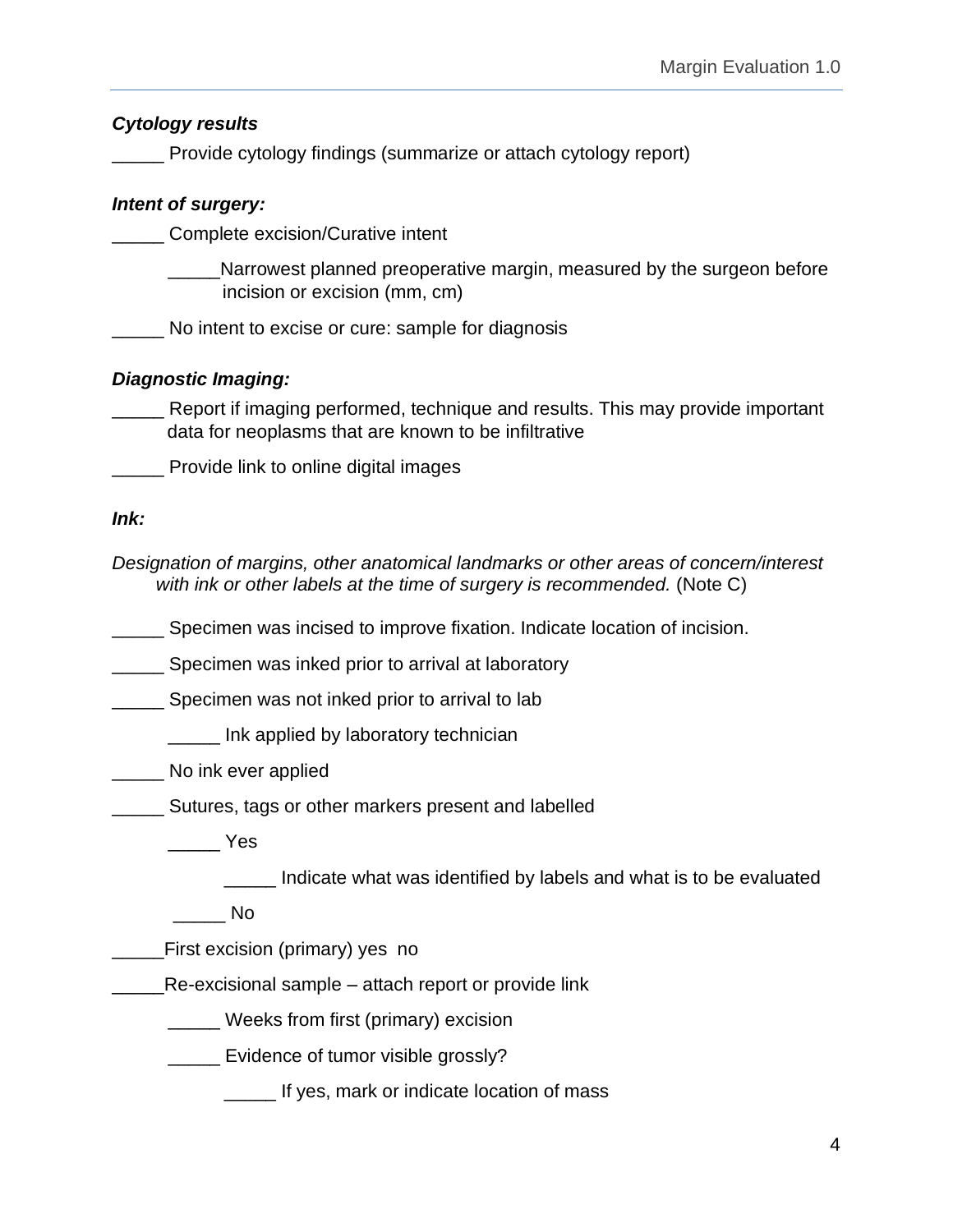Any previous incisional biopsy or excision histopathology results? If there are prior histopathology results, attach report or provide link.

## <span id="page-4-0"></span>**2. Laboratory technologist**

### <span id="page-4-1"></span>*Method of trimming and gross margin assessment:*

*Grossing technicians should describe the anatomic location of the specimen, the relationship of the tumor to the margins, including measurements of the distance to the narrowest surgical margins, the landmarks demarcated by ink or other labels and the sectioning technique (radial, parallel, tangential). Labelled photographs or diagrams of submissions are helpful*. 5,10 *Photographs are recommended and can be archived with the case as a representation of the gross specimen (description is still recommended). Detailed pictograms of trimming methods for tumors in different systems in the body are published.<sup>10</sup>Small pictograms are included below, however readers are encouraged to review full sized images and descriptions in the reference cited. 10*

Radial sections made perpendicular to each other



Tangential (since HTFD cannot be assessed in tangentially sectioned margins)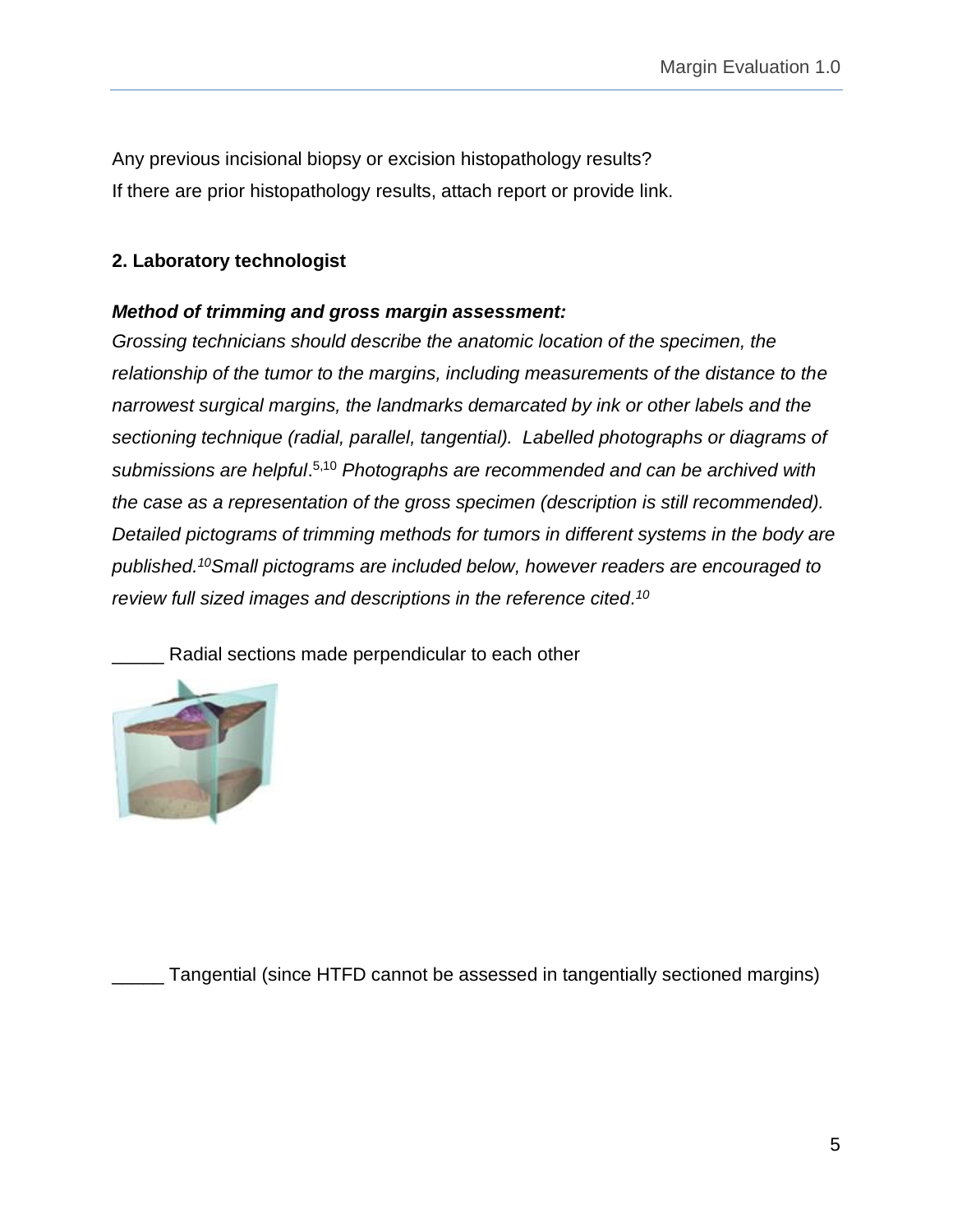

Combination radial and tangential (specify)

- Bread loaf (parallel)
- \_\_\_\_\_number of sections
- distance between sections



## <span id="page-5-0"></span>*Gross margin distance:*

*If tumor is at a margin, report the distance as "0". Report distances as whole numbers in mm/cm.*

\_\_\_\_\_ Tumor is at margin

- \_\_\_\_\_ Distance (mm/cm) from tumor to narrowest surgical margin
- Distance from tumor to lateral and deep margins for skin tumors

## <span id="page-5-1"></span>**3. Pathologist**

## <span id="page-5-2"></span>*Histologic Margins:*

*The responsibility of the pathologist is to report (1) the relationship of the neoplasm to surrounding tissue, (2) to measure the histological distance between neoplastic cells and the closest margin/s (lateral margin and the distance and type of tissue*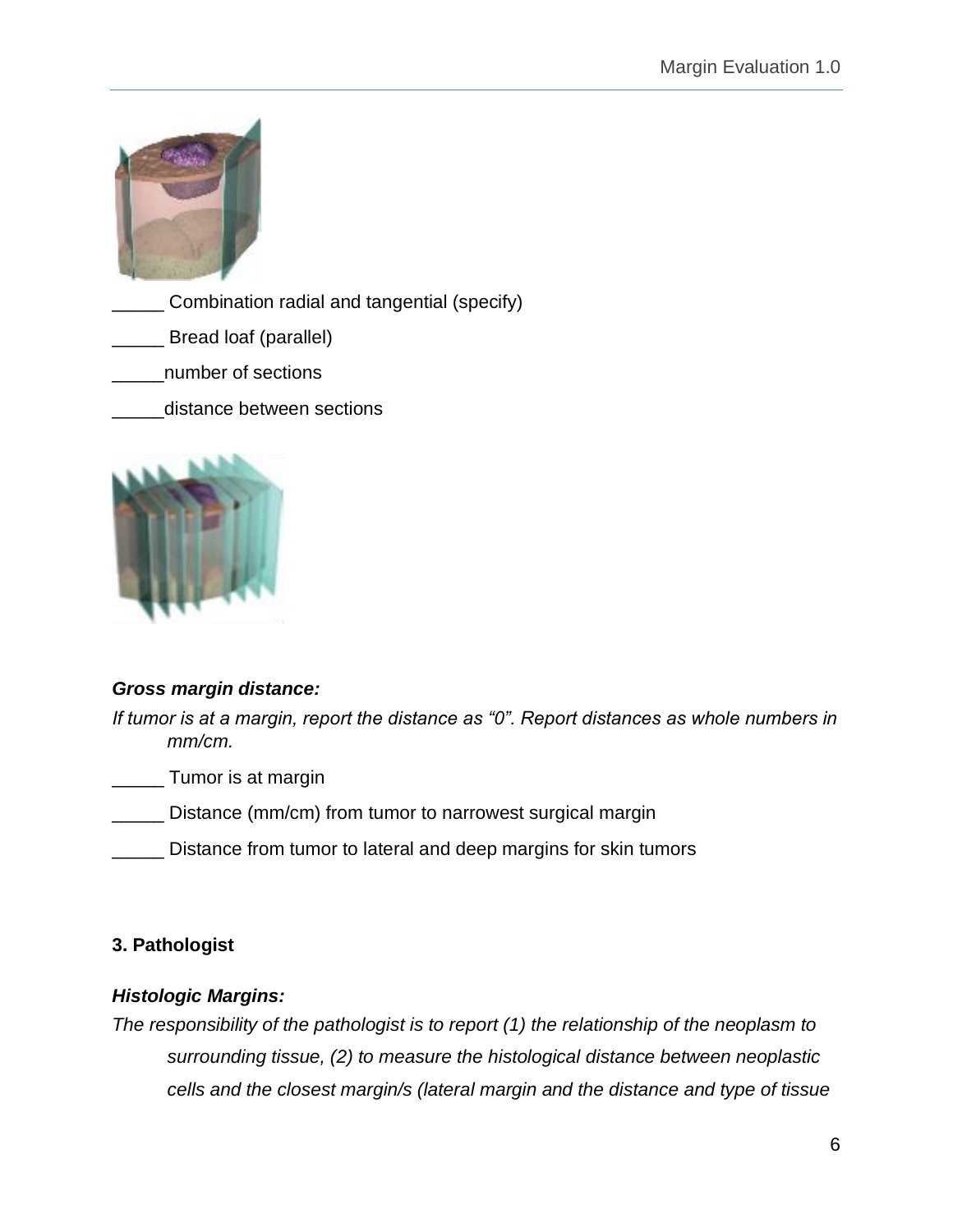*between neoplastic tissue and the deep margin for skin tumors). Report HTFD as a whole number (no decimals) in mm/cm. (Note A), (3) List the presence of tissue barriers (fascial planes)*

### <span id="page-6-0"></span>*HTFD:*

*for skin and subcutaneous tumors indicate lateral and deep margins separately*

\_\_\_\_\_ Neoplastic cells at inked margin

\_\_\_\_\_ Shortest HTFD (mm/cm tumor to margins; indicate site specific margins for example for skin tumors indicate both lateral and deep margins)

Skin and subcutaneous tumors indicate both lateral and deep margins

Lateral margins

Narrowest HTFD (mm tumor to margins)

**Tumor** is at margin

Deep margin

\_\_\_\_\_\_Narrowest HTFD (mm tumor to margins)

\_\_\_\_\_ Tumor is at margin

\_\_\_\_\_ Type of tissue at deep margin (collagen, adipose, etc.)

No neoplastic cells in histologic sections of margins. Provide gross margin measurement

\_\_\_\_\_ Tangential (HTFD cannot be assessed in tangentially sectioned margins)

\_\_\_\_\_ Neoplastic cells present at margin

**Neoplastic cells not at margin** 

Margins are not assessed (Explain why not)

#### <span id="page-6-1"></span>*Tumor Capsule:*

\_\_\_\_\_ Not present

\_\_\_\_\_ Present

\_\_\_\_\_ Tumor does or does not extend beyond capsule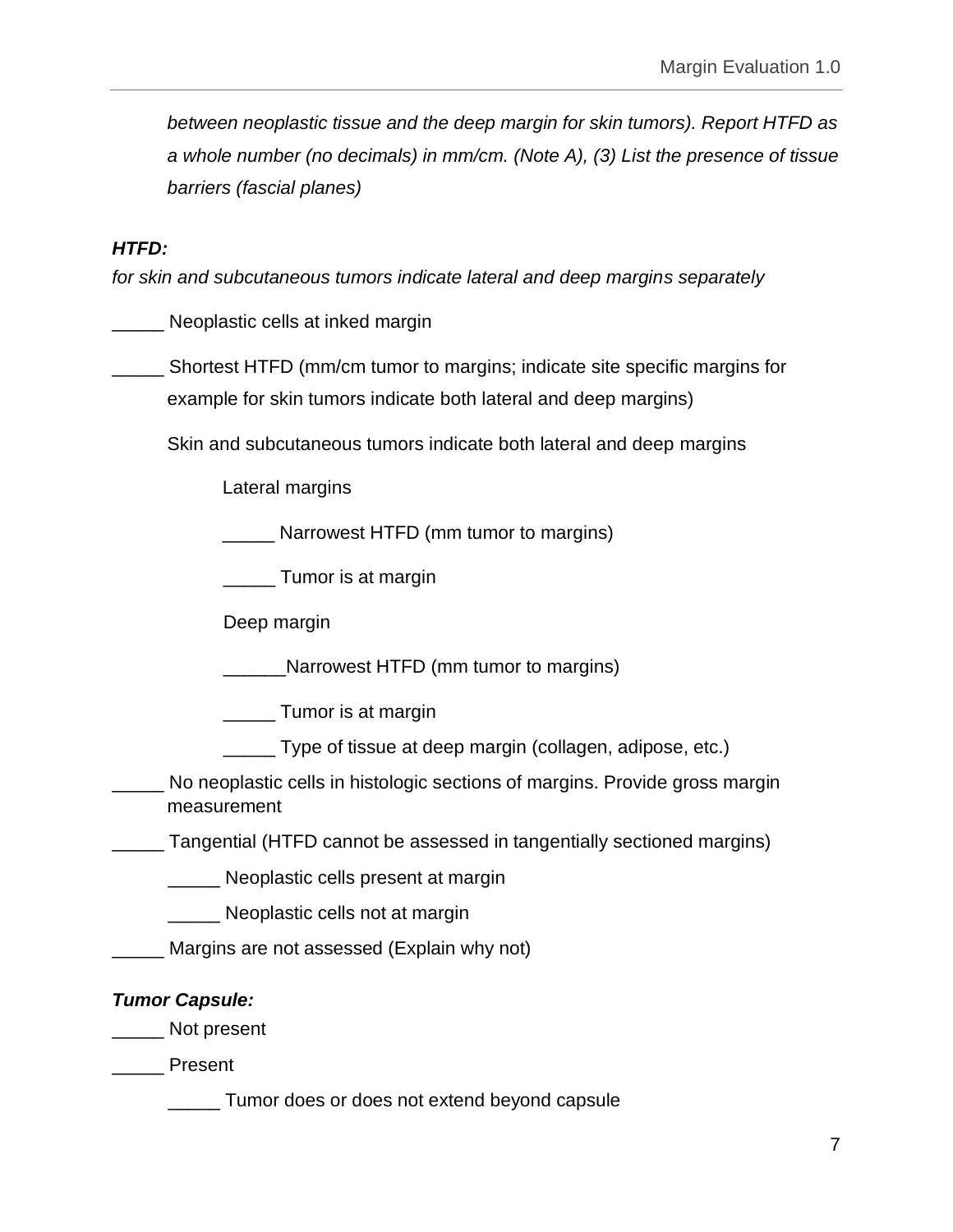<span id="page-7-0"></span>*Peripheral Growth Habit:*

Well-circumscribed at leading edge of tumor

\_\_\_\_\_ Compression of surrounding tissue

\_\_\_\_\_ No compression of surrounding tissue

**Example Peripheral invasion** 

\_\_\_\_\_ Present

\_\_\_\_\_ Absent

<span id="page-7-1"></span>*Tissue barrier (fascial plane, compartment); (Note D)* 

\_\_\_\_\_ Present

Location, type,

\_\_\_\_\_ Tumor cells penetrate tissue barrier (yes, no)

\_\_\_\_\_ Not present, could not be visualized

# <span id="page-7-2"></span>*Lymphovascular Invasion LVI (LVI Guideline):*

*see LVI Guideline for details, notes, images and references*

Lymphovascular Invasion (report format below)

\_\_\_\_\_ Not identified

**Equivocal (Notes A, B; Guideline 4)** 

\_\_\_\_\_ Present

Thrombus adherent to intravascular tumor

Tumor cells invading through a vessel wall and endothelium

Tumor cells within the wall of a vascular structure covered by endothelium

 Viable neoplastic cells within a space lined by lymphatic or blood vascular endothelium

Neoplastic cells in a structure that has been confirmed to be a lymphatic or blood vessel using immunohistochemistry (Note C; Guideline 4)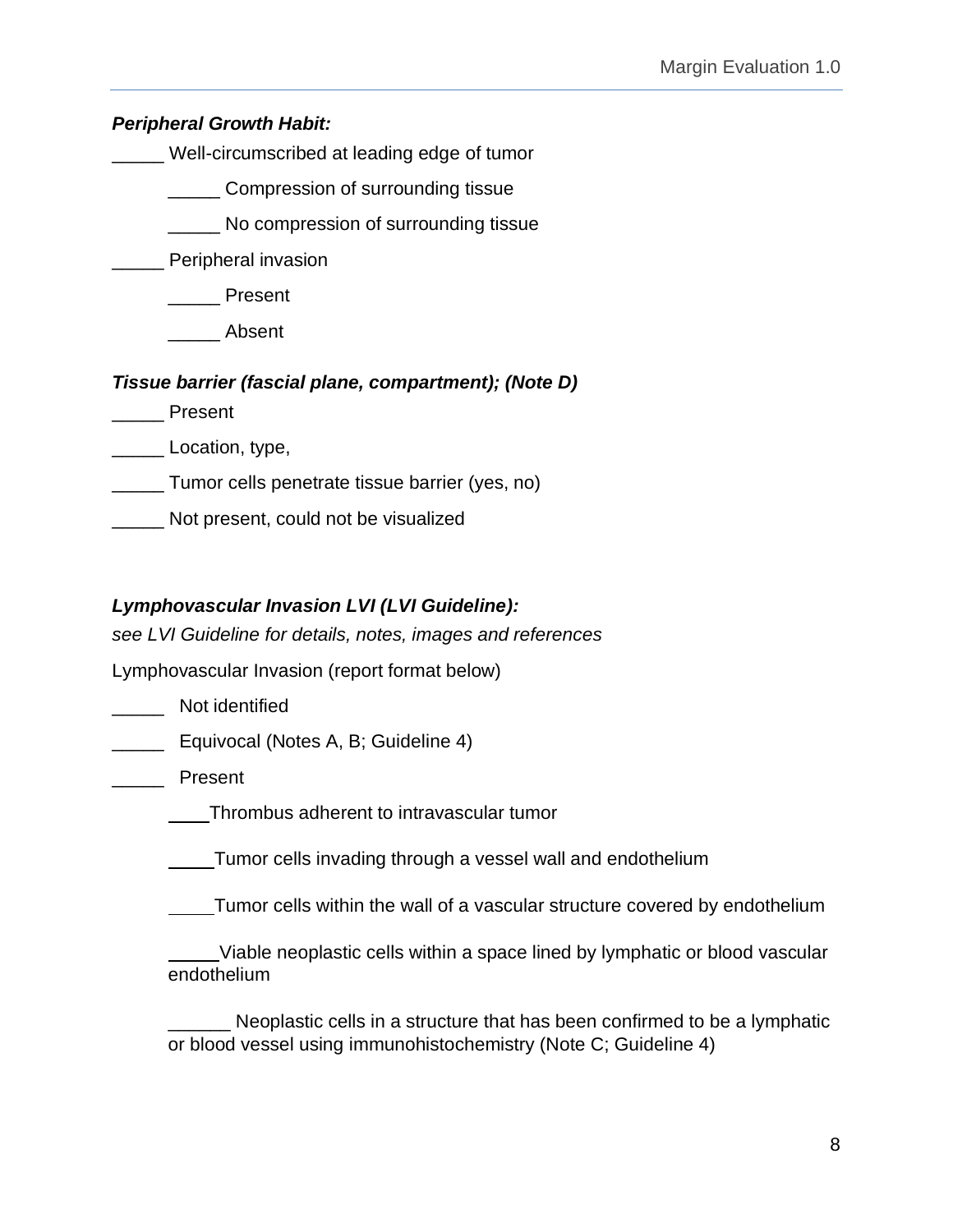Number of LVI foci (within a minimum of one representative section of tumor and peritumoral tissue. Report the number of foci of LVI within all sections examined.)

Few  $(< 5$  foci)

 $\frac{1}{2}$  Moderate  $(5 - 10$  foci)

 $\frac{1}{\sqrt{1-\frac{1}{\sqrt{1-\frac{1}{\sqrt{1-\frac{1}{\sqrt{1-\frac{1}{\sqrt{1-\frac{1}{\sqrt{1-\frac{1}{\sqrt{1-\frac{1}{\sqrt{1-\frac{1}{\sqrt{1-\frac{1}{\sqrt{1-\frac{1}{\sqrt{1-\frac{1}{\sqrt{1-\frac{1}{\sqrt{1-\frac{1}{\sqrt{1-\frac{1}{\sqrt{1-\frac{1}{\sqrt{1-\frac{1}{\sqrt{1-\frac{1}{\sqrt{1-\frac{1}{\sqrt{1-\frac{1}{\sqrt{1-\frac{1}{\sqrt{1-\frac{1}{\sqrt{1-\frac{1}{\sqrt{1-\frac{1}{\sqrt{1-\frac{1$ 

Type of vessels invaded

\_\_\_\_\_ Muscular wall evident

No muscular wall evident

Site of lymphovascular invasion

\_\_\_\_\_ Intratumoral (number of LVI foci)

\_\_\_\_\_ Peritumoral (number of LVI foci)

#### <span id="page-8-0"></span>**Discussion:**

To ensure a diagnosis and margin assessment is possible, representative tissue must be collected, properly preserved, and processed. With small masses that fit into a standard 2 cm  $\times$  2.5 cm  $\times$  5 mm processing cassette, this is not a problem. However, many specimens exceed this size and must be trimmed to fit within the cassette. It is this critical step which ensures that both diagnostic tissue and the surgical margins are included in the biopsy and properly oriented in the cassette so that the pathologist can complete the evaluation, make a diagnosis, and accurately assess the surgical margin so the clinician can formulate a prognosis and the appropriate treatment plan.<sup>30</sup> The clinician / surgeon uses the surgical, clinical and ancillary data, including the histopathology report to decide if the margin is adequate for the tumor type and anatomical location. Only submissions (surgeries, biopsies) with intent to cure need margin reports. Certain tumors or the anatomic location of a tumor near vital structures dictate that excision for local control will be attempted but the surgeon realizes that adjacent structures limit how much margin can safely be taken. Therefore, margin assessment by the pathologist may not be critical to the surgeon, and communication between surgeon and pathologist will clarify what the surgeon needs to determine adequacy of the margin (e.g. thyroid, anal sac tumors, adrenal glands). This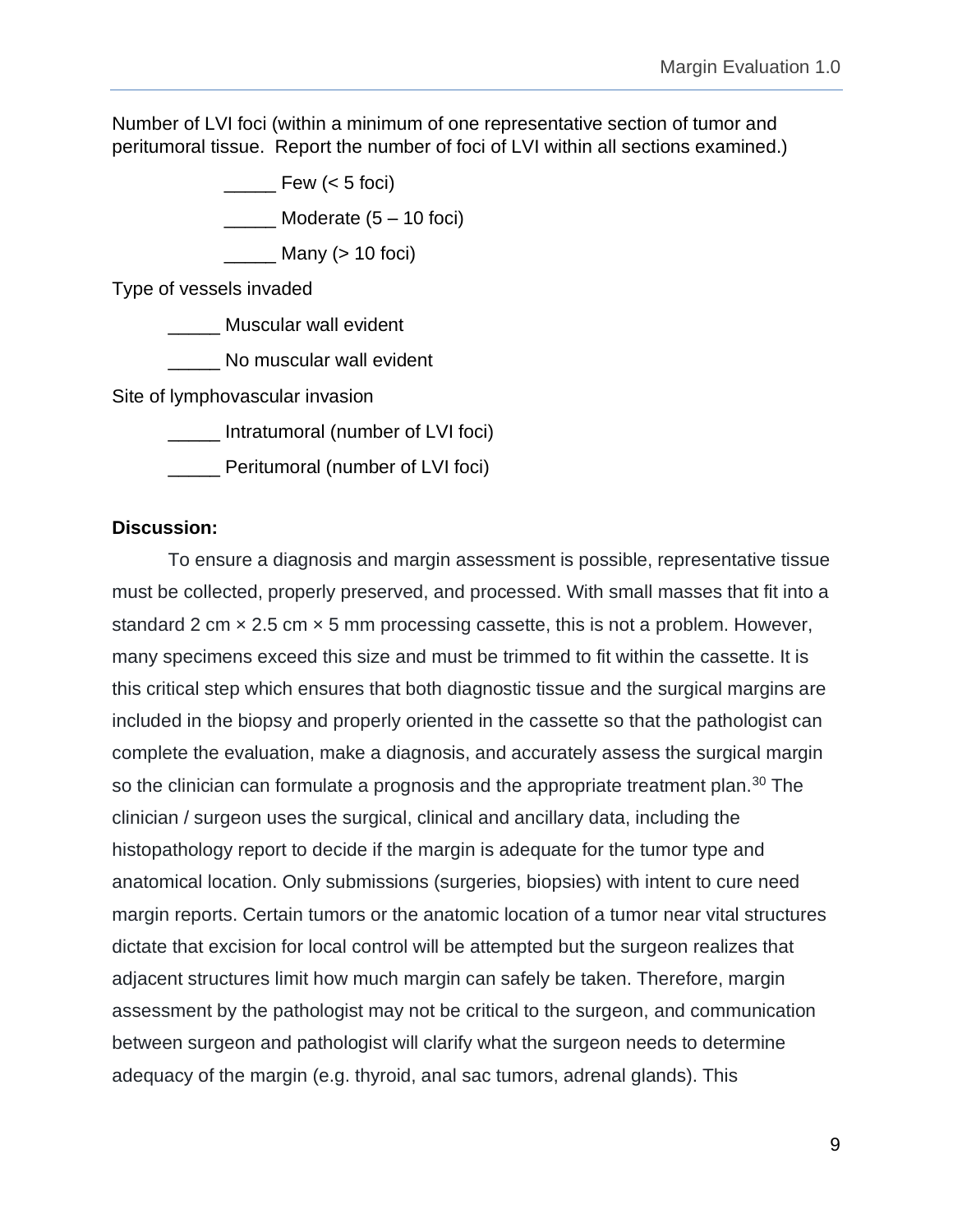communication can be augmented by intraoperative images to better explain the boundaries noted at surgery.

The aim of surgery is to use the smallest margin with the highest probability of achieving a local cure and to provide adequate tissue for a diagnosis. The type of neoplasm, the relationship of the tumor to the surrounding tissue (capsule, histological growth characteristics, invasiveness, lymphovascular invasion), the HFTD and the relationship of the neoplastic cells to potential tissue barriers (fascial planes) are critical factors used by clinicians in determining the adequacy of margins.

The distance between neoplastic cells and the inked margin measured by the pathologist in histologic sections is the HTFD. However, what the pathologist sees in histologic sections is not the same as what the clinician saw during surgery. The HTFDs are different from the distance to the surgical margin planned by the surgeon due to a combination of microscopic tumor cell invasion into tissue that appears grossly normal (non-neoplastic) to the surgeon intraoperatively and tissue shrinkage post-excision and during histologic processing. Tissue shrinkage is caused by surgical excision, tissue fixation and tissue processing and has been reported up to approximately 50%.<sup>11</sup> Therefore, tissue shrinkage partially explains why the actual margin taken at surgery is greater than the measured HTFD.<sup>4,11</sup> The likelihood of a false negative HTFD is mitigated by sampling of the margin that appears macroscopically to be the shortest distance between the mass and the inked margin. Thus, histologic sections are subject to sampling bias. In many cases, measuring the HTFD alone is not enough to determine the adequacy or appropriateness of surgical margins, yet it is the parameter that is often used to determine 'completeness' of excision by clinicians and pathologists. Only a small portion of the circumferential surgical margin is evaluated histologically (approximately  $0.1 - 0.01\%$  of the total margin).<sup>12</sup> Other methods of margin evaluation which allow larger portions of the margin include tangential sectioning or parallel slicing.<sup>5,13</sup> Denoting which trimming method was used provides valuable information for clinicians when interpreting margin results. Validation studies that compare these different methods of sectioning are needed<sup>14,15</sup> A study that examined completeness of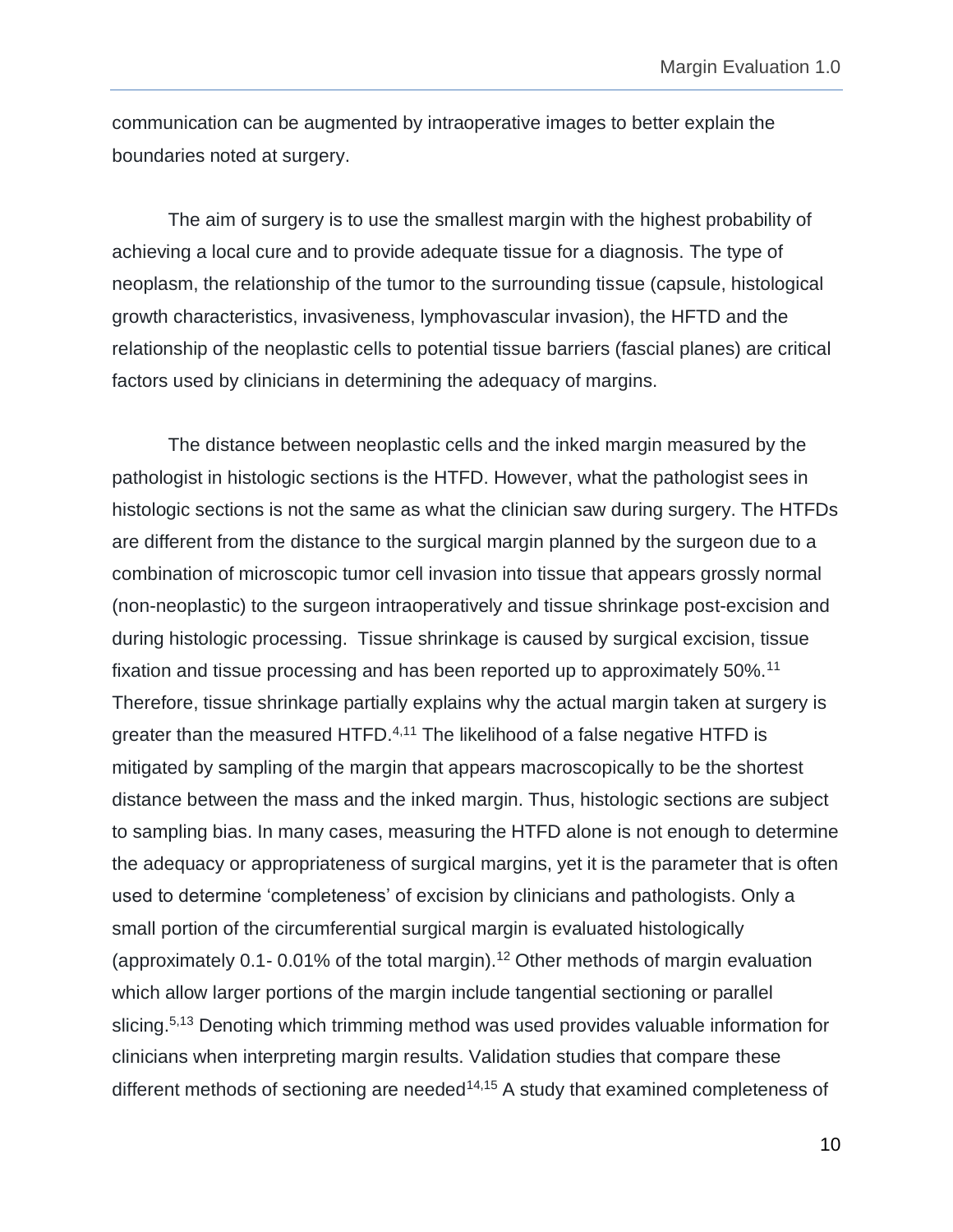histologic mast cell tumor reports found that the type of margin trimmed by the histology technologist was only reported in 17% of cases.<sup>7</sup>

The distance from tumor to margin measured *prior to surgery* (by the surgeon) and with a high probability of achieving local control is known in human oncology as the surgical safety margin (SSM).<sup>16,17</sup> For tumors of the skin and subcutaneous tissues, the surgeon measures the margin desired from the edge of the grossly palpable tumor, and draws a line on the skin to guide surgery. Many practitioners estimate the distance and incise. Thus, there is considerable inter-surgeon variation in determining the gross edge of the tumor and the distance from the tumor they believe to be appropriate for the anticipated or known tumor type. Therefore, it is essential for the surgeon to ink the gross margins; and indicate any specific regions they want examined. There is no known SSM for many human tumors. Some human tumors have studies to determine the SSM that is specific to a subtype such as soft tissue sarcoma,  $18,19$  pleomorphic sarcoma, $^8$  renal cell carcinoma, $^{17}$  squamous cell carcinoma, $^9$  and human breast cancer<sup>20</sup> although these are still controversial. The SSM varies from 1mm to 5mm or even in some human breast cancer and soft tissue sarcoma studies<sup>18</sup> the standard is "the tumor should not touch the margin ink". "Mohs surgery" is considered the gold standard for excision in some types of human skin cancer where removing the least amount of tissue is desired. The pathologist examines frozen sections and reports when the sections are free of tumor cells. This results in the narrowest margins possible and high cure rates. Serial sections of frozen sections during surgery are a consideration for future studies.

In surgical pathology, the HTFD with a high probability of preventing local recurrence (measured by the pathologist) is referred to as the histologic safety margin (HSM). The SSM and the HSM differ between tumors or within subtypes of the same tumor presumably because of differing biologic behavior. The HSM is not known for most tumors in veterinary and human medicine. If neoplastic cells are present at the margin after a tumor is excised (microscopic disease), it seems logical that recurrence is likely. Similarly, if the entire tumor appears to be excised based on histology, logic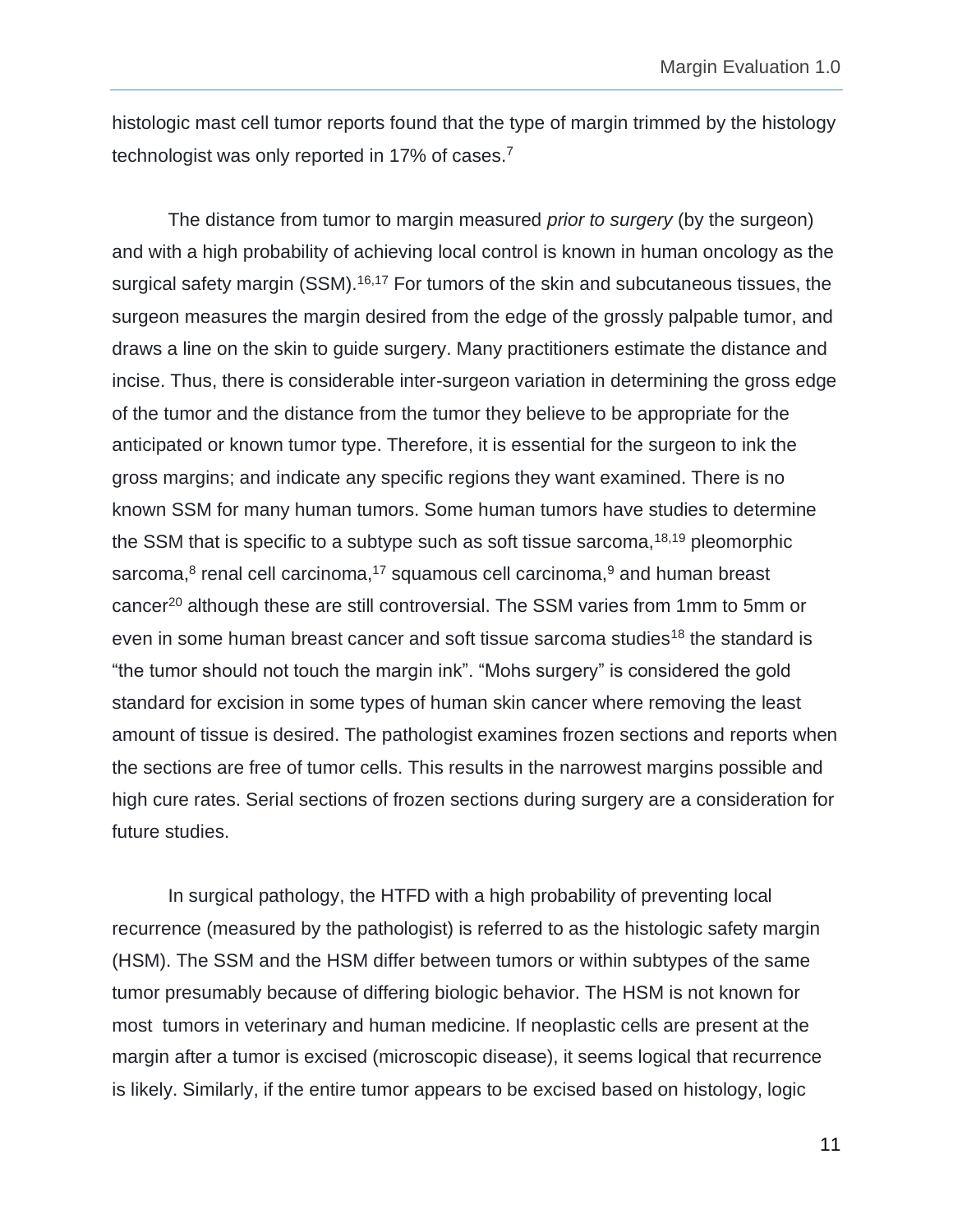suggests it will not recur. However, in dogs, low-grade cutaneous mast cell tumors do not recur even when there are neoplastic cells at the margins, and high-grade mast cell tumors do not have a safe HTFD that prevents recurrence (a HSM could not be determined).<sup>21</sup> It is similar for canine soft tissue tumors/sarcomas: greater than 95% of canine STT/STS do not recur if margins greater than 1mm are free of neoplastic cells and when margins are less than 1mm, approximately  $75%$  do not recur<sup>22-24</sup> The biology of the tumor, its location in the host and the genetics of the host may be more important factors in predicting recurrence than are neoplastic cells at a histologic margin.

In veterinary oncology there are proposed distances for the surgical margins of canine cutaneous and subcutaneous mast cell tumor (MCT), and STT/STS from 2 mm to 5 cm and/or one or two fascial planes deep.<sup>25,3</sup> Until recently there is little research in veterinary medicine and no standardization of how to trim tumors, measure the margin width, HTFD, HSM or reporting of results. In a review of surgical biopsy reports of canine cutaneous mast cell tumors ( $n = 368$ ), study findings suggested that while histologic margins are generally reported, details about the margins and consistency of how histologic margins are reported were generally lacking). For example, while margins were reported in 92% of cases, lateral and deep margins were described separately in 77% of cases, margin direction was only given in 16% of cases and descriptions of the deep margin component were only available in 11% of cases.<sup>7</sup> There are attempts to aid margin reporting by assigning a score based upon the HTFD or extent of tumor at the margin  $(M1-M4)^{10}$  and a proposal to score the extent of residual tumor with scores of RX (residual tumor could not be assessed); R0 (no residual tumor); R1 (microscopic residual tumor); R2 (macroscopic residual tumor).<sup>26,27</sup> These systems should be evaluated in clinical patients with robust outcome data, as should the determination if there is value in estimating the amount of tumor along a margin (focal, diffuse etc). Future studies should attempt to determine if a HSM can be established for different tumor types in animals.

The lack of validation of HSM means that terms such as complete, clean, and clean but close are subjective and inconsistent interpretations that may not reflect the probability of local surgical control.<sup>5</sup> What a pathologist sees histologically (the HTFD)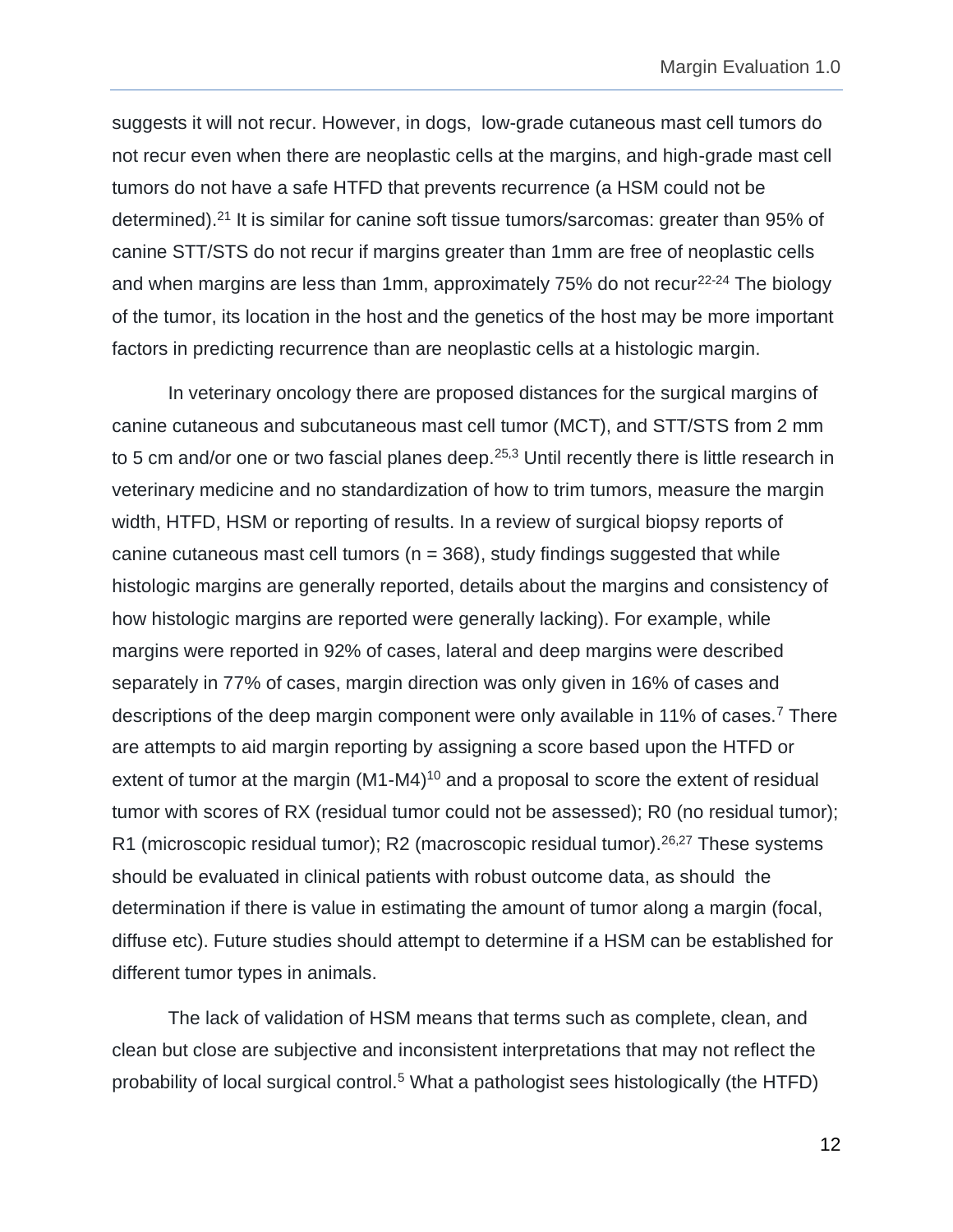and would call 'complete' may have a different meaning from what clinically may be an appropriate margin. Histologic samples do not reflect the life history of the neoplasm and do not take into consideration pertinent clinical and surgical details like clinical rate of growth and relationship to critical structures. It is only through consideration of all aspects of the clinical, diagnostic imaging, surgical, and pathologic details that the adequacy of surgical margins for local control can be determined with the highest degree of certainty. Subjective terms should therefore be avoided in a pathology report.<sup>5</sup> Although these terms are ingrained in the clinical lexicon, practitioners, surgeons and oncologists should also discourage their use and instead, use statistically valid assessments that are available. The pathologist contribution to margin assessment is to report the relationship of the neoplasm to the surrounding tissue, HFTD and if possible, the relationships to tissue barriers (fascial planes, compartments). Many more clinical outcomes or evidence-based studies using multivariable competing risk regression models are needed to determine the best trimming and margin evaluation methods.

The presence of neoplastic cells at a surgical margin, clinically called microscopic disease, presents a conundrum for all involved in cancer therapy. There are many examples of neoplasms where an apparent *incomplete excision* does not result in a recurrence.22,21,23,24 Finding residual neoplastic cells histologically in a re-excision specimen from dogs likewise presents a conundrum. Presence or absence of tumor in re-excision specimens did not accurately predict recurrence in dogs with soft tissue sarcomas.<sup>28</sup> It is difficult to find microscopic residual tumor cells when a gross nodule is not present. If the surgeon sees a nodule grossly in a re-excision specimen, they should tag the nodule/mass and label it. How many sections should be taken in re-excision specimens is not standardized. There may also be additional de novo development of neoplasia. Biology and molecular makeup of tumors and their hosts are likely to be critical factors in predicting recurrence, transplantation, and metastases. Also poorly understood are the kinetics of spread of neoplastic cells within a surgical site. In general, potential contamination of any part of a surgical site means that any other part of the surgical site could be compromised. Surgeons expect to see a report of the distance from the previous scar tissue to the new surgical margin.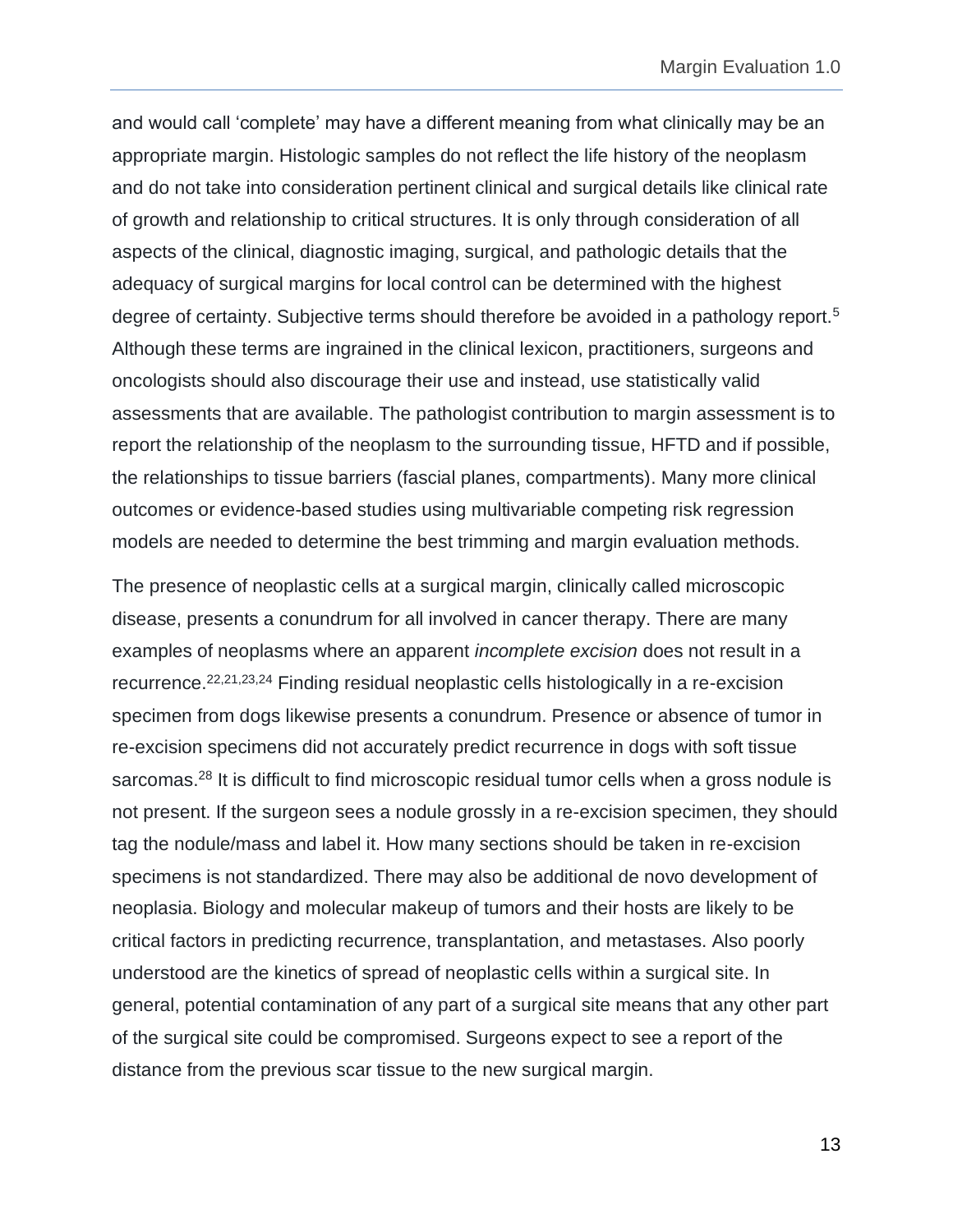Future studies should be prospective, evidence based and use statistical analysis of not only clinical, molecular, or genetic features of tumors, but microscopic features such as relationship of neoplasms to the surrounding tissue, presence or absence of tissue barriers and HTFD. Studies must be described in detail so others can replicate them, and methods must be correlated with accurate outcome assessments. Suitable statistical analysis such as multivariable competing risk regression models are required.<sup>29</sup>

#### <span id="page-13-0"></span>**Notes:**

- **A.** The HTFD is the distance of the closest approach of the neoplastic cells to the inked margin. The reported distance should be the narrowest margin of the several sections examined. Given the variable nature of the periphery, the asymmetry of some tumors and shrinkage induced by removal and fixation we recommend pathologists report the closest HTFD as a metric whole number without decimals. To measure the HTFD more precisely ("*The surgical margin width is 2.6mm"*) implies a greater precision than is real from a formalin fixed paraffin embedded specimen and that the entire margin was examined.
	- **a.** Total number of pieces of tissue taken at the margins that should be examined is not standardized. A minimum of 5 margins is traditionally examined in tumors of skin and subcutis.
	- **b.** The HTFD is measured with the measuring tool of whole slide scanning software. An ocular micrometer or the diameter of a field of view should be used for microscopes. See Note E to determine diameter in the FOV.
	- **c.** For primary care clinicians and surgeons, assessment of the deep margin of skin tumors is of utmost importance. While the lateral margins can be easily visualized during surgery, the deep margin is not as readily assessed. Pathologists must report the deep margin and lateral margins separately. Metric measurements laterally are considered standard but for the deep margin a metric distance and the type of tissue present at the deep border should be reported. More detailed descriptions of the deep margin should include the type of tissue (adipose tissue, dense connective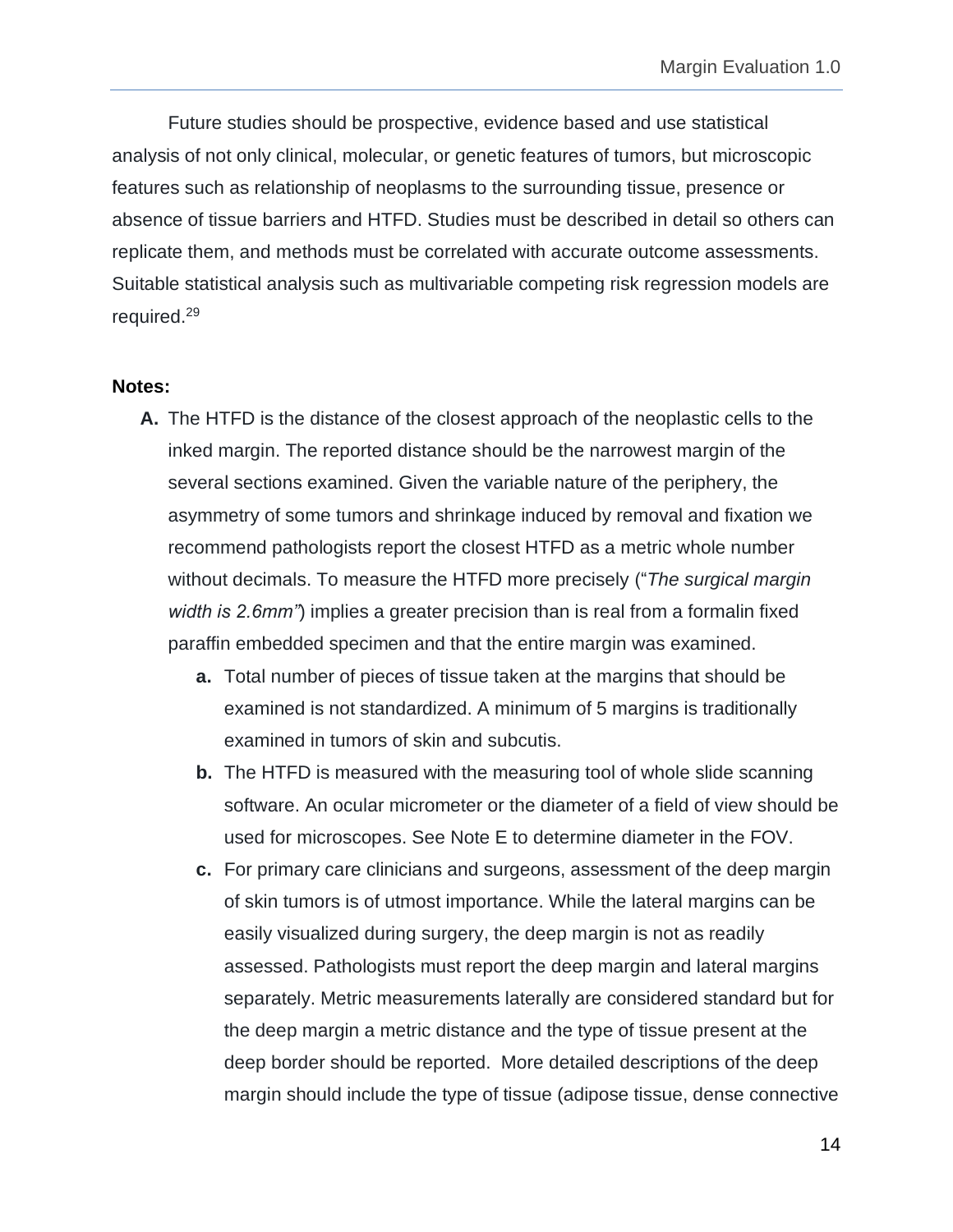tissue, fascia, skeletal muscle) and quality of tissue at the deep margin (normal, necrotic, thermal damage) with descriptions of neoplastic cells in this location.

- **B.** The surgeon determines the most appropriate distance between the mass and the intended surgical margin. This distance should be measured (mm or cm) and the measurement recorded so that comparison with the HTFD can be performed. There is an Enneking surgical dose categorization scheme that is used by secondary and tertiary care surgeons that defines intralesional, marginal, wide, or radical surgical procedures (and there is some variation in the literature in what constitutes a 'wide' margin).<sup>30</sup> Primary care veterinarians generally do not use this scheme.
- **C.** Ink should be used to identify margins after surgery and is optimally applied at the time of surgery. Inking the margin by the clinician/surgeon immediately after tumor excision is required if a HTFD is expected. However, margins are often not identified at the time of surgery. In one survey of pathology reports, approximately 34% of surgeons or oncologists identified the margins in tissues submitted for pathological examination.<sup>7</sup> If ink is not present when the sample arrives at the lab this should be noted. If the gross specimen is not inked by the clinician or the ink cannot be identified in the sections examined (Figure 10), the significance of any measured margins is questionable. If there is no ink on a margin reported to be inked, deeper sections should be obtained to include the inked margins. The tissue should be blotted dry, ink applied and allowed to air dry prior to fixation. Different colors of ink can be used to designate anatomical landmarks or areas of interest or concern. *Black ink* should be avoided on oral and digital lesions, and especially if the mass is pigmented. Surgical margins must not be incised prior to or after application of ink and no tissue should be trimmed from the margins before fixation. Tissues larger than 2 cm diameter which will not reach the laboratory within 24 hours can be incised to assist fixation, but the surgical margins must be avoided.<sup>5</sup> If tissue is trimmed from the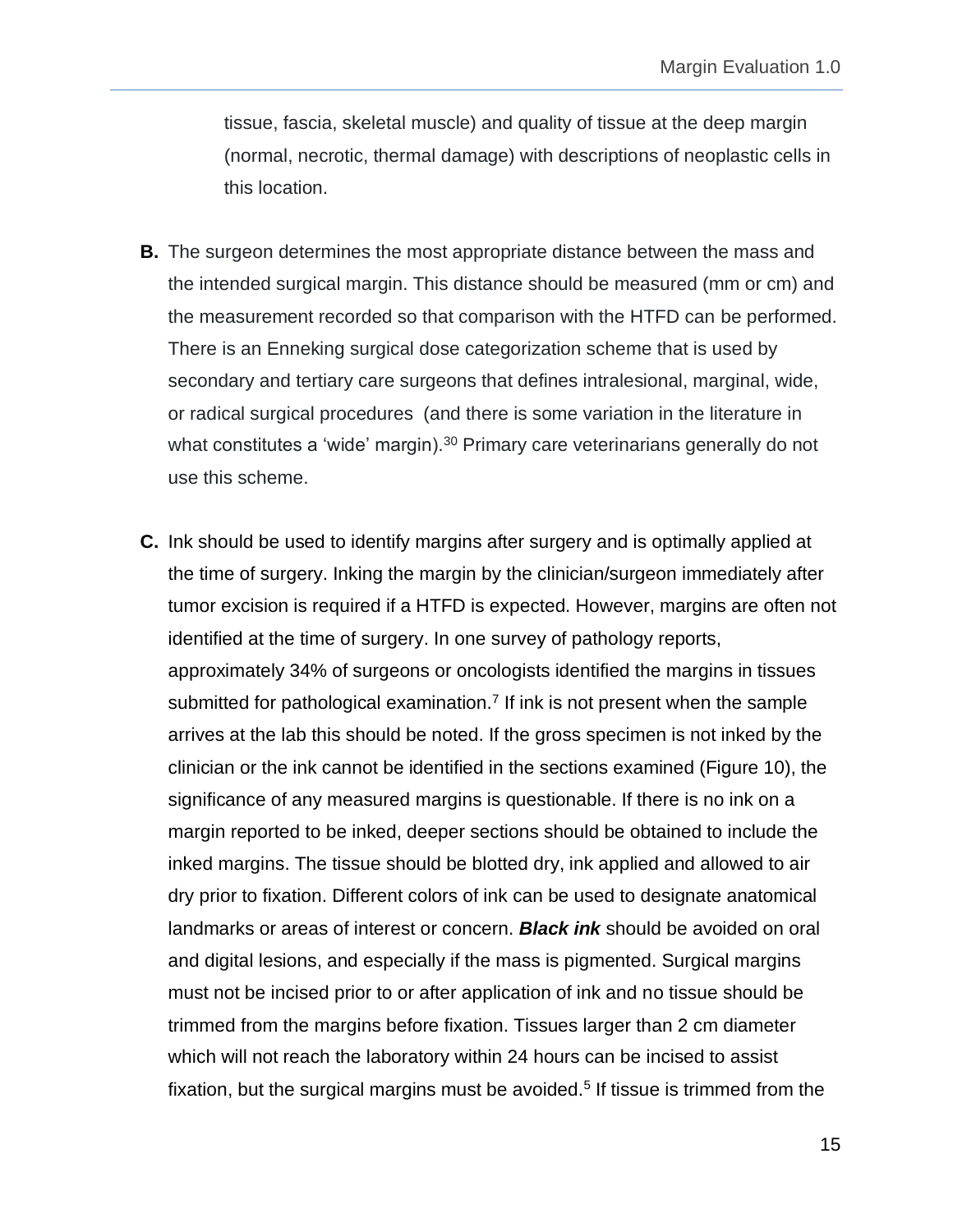specimen by the clinician this should be described and recorded on the pathology requisition. Submission information should include detailed descriptions of the inked landmarks as well as any specific requests regarding tissue sectioning. Laboratories must ink those margins in specimens received without designated margins.

**D.** Surgeons consider the concept of compartmental boundaries important to plan and perform surgical removal of tumors $30,31$  that are potentially invasive. Surgical margins in a well delineated anatomic compartment (eg bone, joint, muscle) may be planned differently than a poorly demarcated anatomic compartment (eg subcutaneous tissue, intermuscular spaces).  $30,31$  These anatomic compartments may provide natural barriers to tumor extension. Therefore, surgeons would like the pathologist to report the relationship of the tumor to surrounding anatomic structures that make up compartments. Compartments, fascial planes, and fascia vary depending on anatomical location therefore information about location and gross tumor growth patterns (confined, infiltrative) should be provided on the pathology requisition. Surgeons should ink and label the gross specimen and state on the pathology requisition what precise structures are important to them. Pathologists will identify the tumor, structures labelled and relationship of the tumor to lateral and deep margins (HTFD) and report what tissue is present along the deep margin (adipose, muscle, fascia etc).

The terms "fascial plane" or "tissue barrier" are routinely used by surgical oncologists. There are recent reviews describing fascia for the dog and horse<sup>32</sup> and surgically identifiable fascial planes for the dog.<sup>33</sup> The thickness and tensile strength of fascia is markedly variable in different anatomical locations. Some are thin, barely discernible, torn easily (subcutaneous superficial fascia) while others are thicker, visible grossly and histologically (deep fascia on muscles).  $32,33$ Fascial planes are described in the surgical literature and can be used to dissect along to isolate and excise tumors from the skin, subcutis, and musculoskeletal system, more so than when removing tumors from internal organs. It is recommended that excision of potentially aggressive tumors from the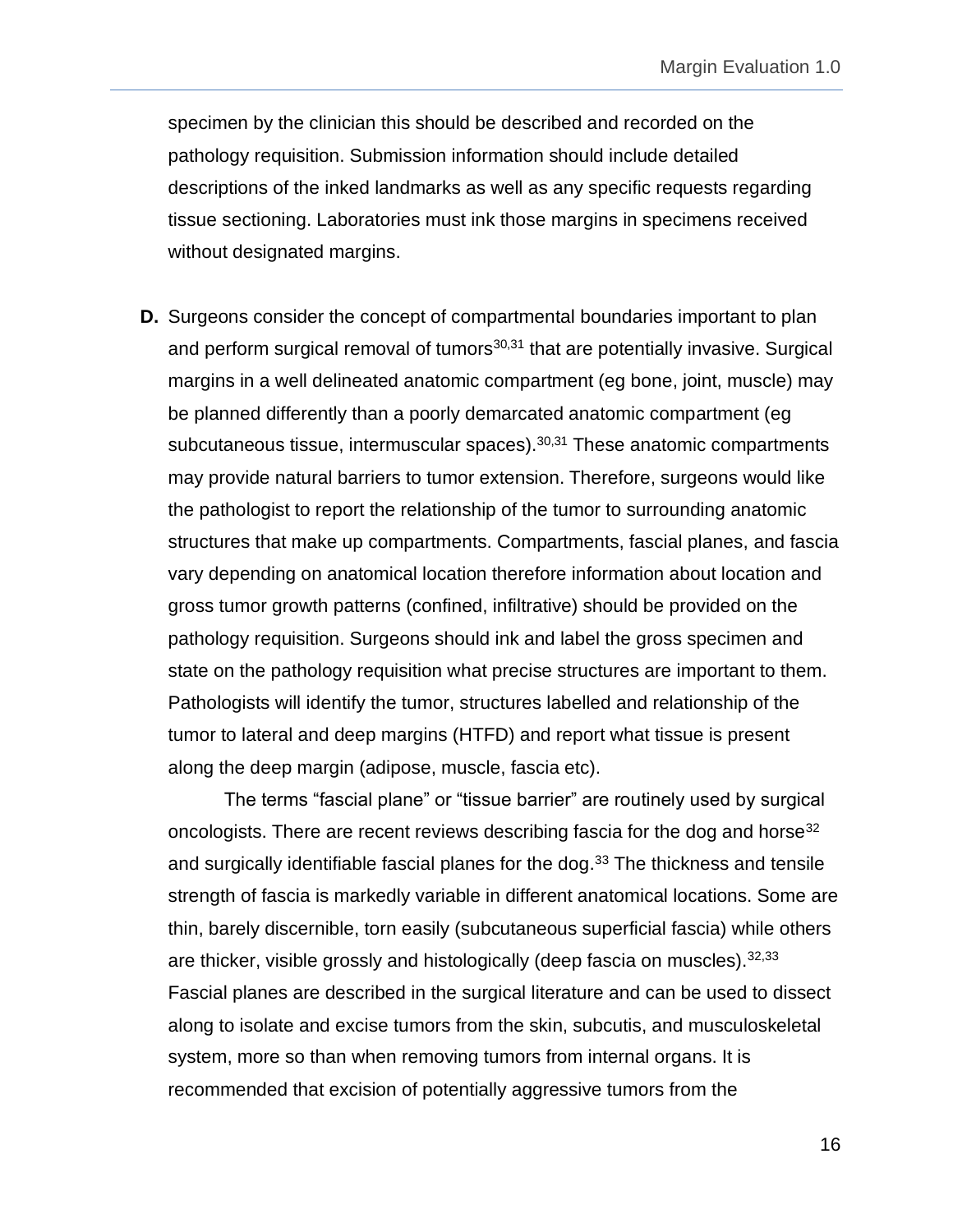subcutaneous tissue include at least one uninvolved fascial plane, deep to the tumor.25,3,34 The intact fascial plane below the tumor provides a physical barrier of normal tissues such as collagen, muscle and other tissues that may help prevent extension of the tumor. Pathologists rely on the morphological features of anatomical structures to identify fascia and boundaries of the fascial plane indicated by the surgeon.

If one or more fascial planes of tissues are removed with a tumor, the surgeon should state on the pathology requisition what tissues are to be examined in relationship to the tumor. If the surgeon wants to know how close a tumor is to the deep margin and what tissues are present along the deep margin, then those regions need to be inked grossly and labelled. The pathologist reports if the tumor extends to the deep margin (which the surgeon inked) and the composition and integrity of the deep margin. A report that states the HTFD is 4 mm to the deep margin but there is no fascia present, is interpreted quite differently by the surgeon and medical oncologist from a report that states the HTFD is 4 mm and sections from the deep margin include dense collagen, fascia which is free of neoplastic cells. This information helps the surgeon and oncologist decide if the margin is adequate and consider treatment options. Pathologists can attempt to identify fascia with H&E, consider histochemical stains for collagen or may visualize the fascia in the context of its adjacent skeletal muscle.

**E.** The evaluation of margins for benign tumors and what should be reported needs to be addressed. It is logical that the type of tumor, anatomical location in the body and purpose of surgery are factors in these decisions. One philosophy is margins do not need to be reported as the tumor is benign. Another philosophy is, if the clinician removed the tumor with the intent to cure local disease (remove the entire tumor) margins should be reported regardless of benign vs aggressive assessments. For the majority of excisions, the clinician does not know the diagnosis at the time of surgery, and it is very likely they want to know if their surgery removed the entire tumor and how wide is the area of non-neoplastic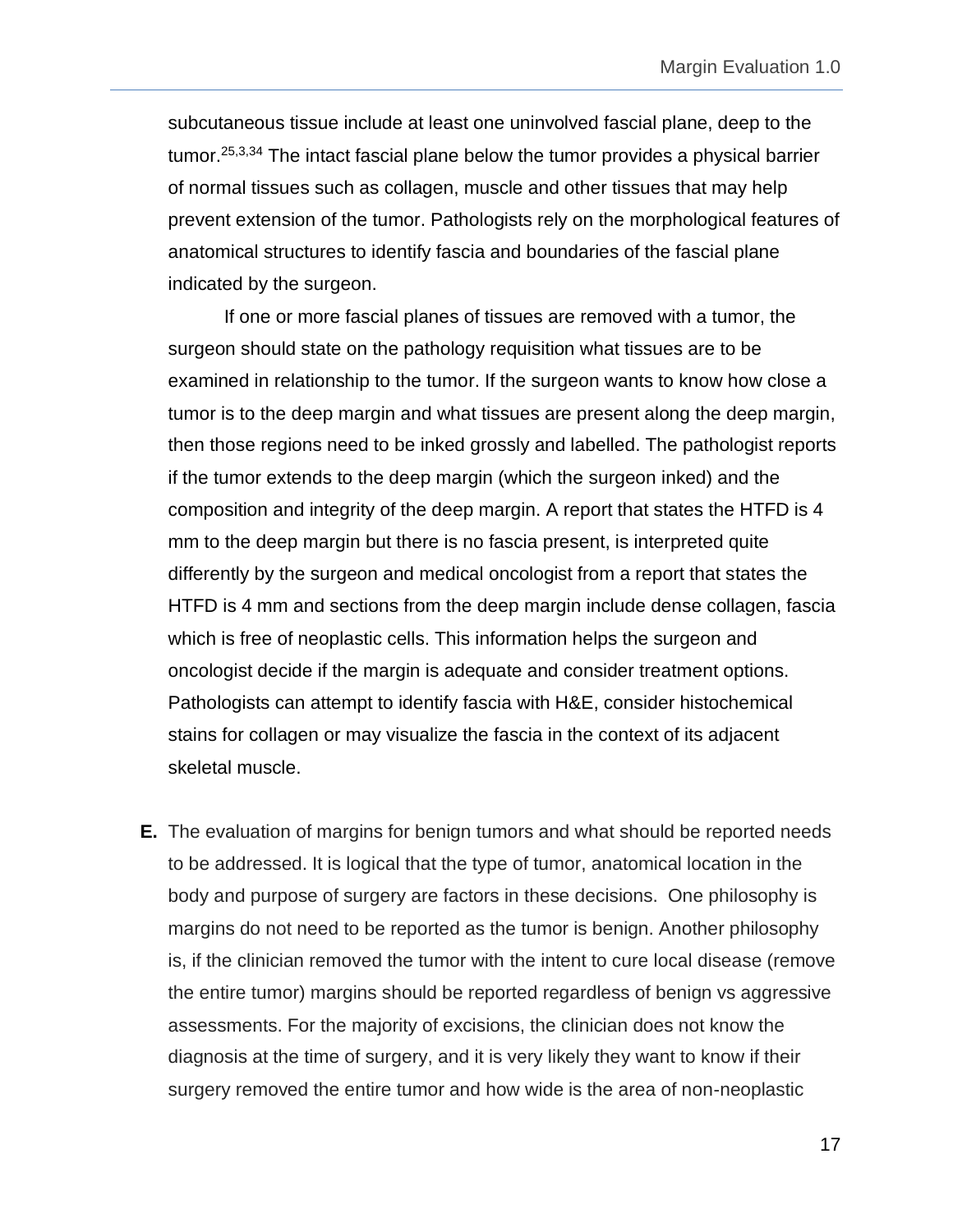tissue around the tumor. What depth of the intestinal, gastric, or urinary bladder wall did the polyp, adenoma extend? The level of certainty that the tumor is benign is a factor e.g. mammary adenoma, hair follicle tumor or plasma cell tumor. Furthermore, margin assessment of benign tumors shares the same concerns encountered in malignant tumors regarding how adequately radially sectioned tumors reflect the surgical margins. It is likely that many clinicians will request margin evaluation even if the histological diagnosis is a benign tumor. Until studies provide guidance for how the types of tumors and anatomical locations influence margin evaluation it seems logical that practical considerations such as this are left at the discretion of the pathologist and the diagnostic lab. In this version of Guideline 3 we believe if the aim of surgery was to completely remove the neoplasm then margins should be reported, and they will be expected by the clinician.

### <span id="page-17-0"></span>**Practical Considerations:**

### <span id="page-17-1"></span>*Distance measurements in field of view (FOV) with microscope:*

With Whole slide imaging (WSI) measure the HTFD with the measuring tool (Figure S28). With microscope use an ocular micrometer or use the table below to approximate the distance.

 $FN$  22mm/40 X objective = 0.55 mm diameter FOV

 $FN$  20mm/40  $x = 0.5$  mm diameter FOV

 $FN$  22mm/20X objective = 1.1 mm

 $FN$  22mm/10X objective = 2.2 mm

FN 22 $mm/4$  X objective = 5.5 mm

FN is the field number in mm engraved on a side of the ocular. FN divided by objective magnification is the diameter in the field of view (FOV) at specimen level. Knowing the diameter in the FOV at the different objective magnifications is a helpful aid.

### <span id="page-17-2"></span>**Future Considerations:**

1. Evaluate radial, tangential, and parallel (breadloaf) trimming to determine recommendations based on anatomical location of tumor or tumor type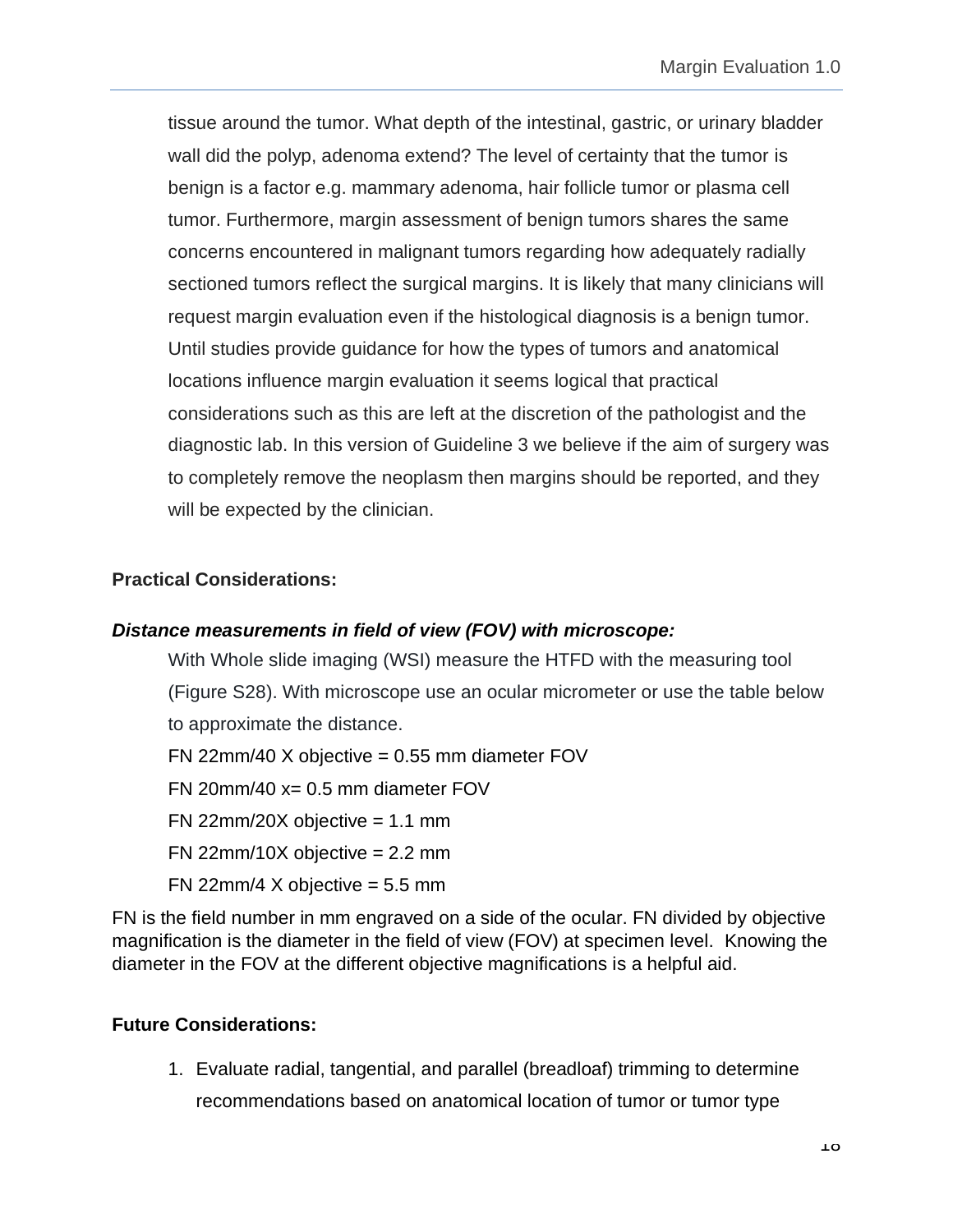- 2. Emphasize clinical outcome and evidence-based studies.
	- a. Correlate tumor relationship with surrounding tissue with outcome of surgery for each tumor type.
	- b. Correlate the presence of tissue barriers (fascial planes) with outcome assessments, especially distance and type of tissue at deep border (quantity, quality).
	- c. Correlate HTFD in the presence and absence of tissue barriers (fascial planes).
	- d. Determine the value in reporting margins as R0-RX or M1-M4 based on statistical valid evidence and outcome.
	- e. Develop equations for calculating HSM in animal tumors (allowing for shrinkage)
	- f. Recurrence should be monitored for 2-3 years
- 3. Future studies should attempt to determine if HSM can be established for different tumor types in animals.
- 4. Define criteria for describing tumor cells that remain at the margins
	- a. Determine if there is prognostic value in estimating the amount of tumor along margins e.g. focal few, diffuse numerous etc.
		- i. Example: Clusters of cells away from the main mass vs cells still attached to mass; size of clusters, etc.
		- ii. Example: Focal few cells seen at margin vs diffuse: numerous tumor cells at margin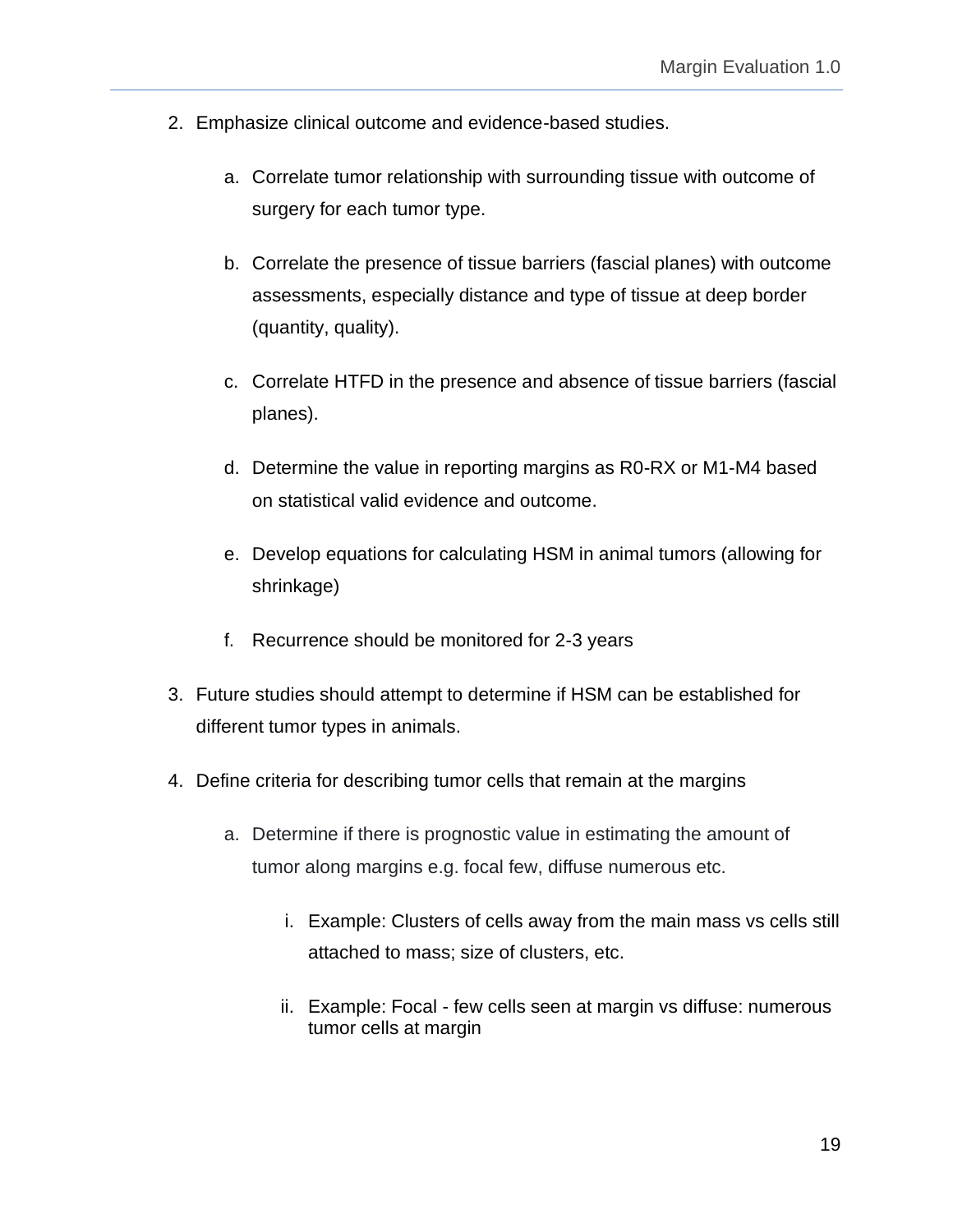### <span id="page-19-0"></span>**Figures:**



**Figure 1**: Canine cutaneous mast cell tumor involving the dermis and subcutaneous tissues. The histologic tumor free distance (HTFD) is depicted with horizontal and vertical black lines and can be measured with manual or digital means. Note that ink can be observed at the lateral (or peripheral) margins but is not visible at the deep margin. Therefore, the deep margin measurement represents an approximation given the lack of ink. Additional sections into the formalin fixed, paraffin embedded block may resolve this issue. A potential tissue barrier within the subcutaneous tissue is the striated muscle (also called panniculus carnosus or cutaneous trunci in the truncal region, denoted by the asterisks). This muscle is not always visible in histologic sections of cutaneous and subcutaneous tumors; it has variable distribution and continuity in different body regions. 32,33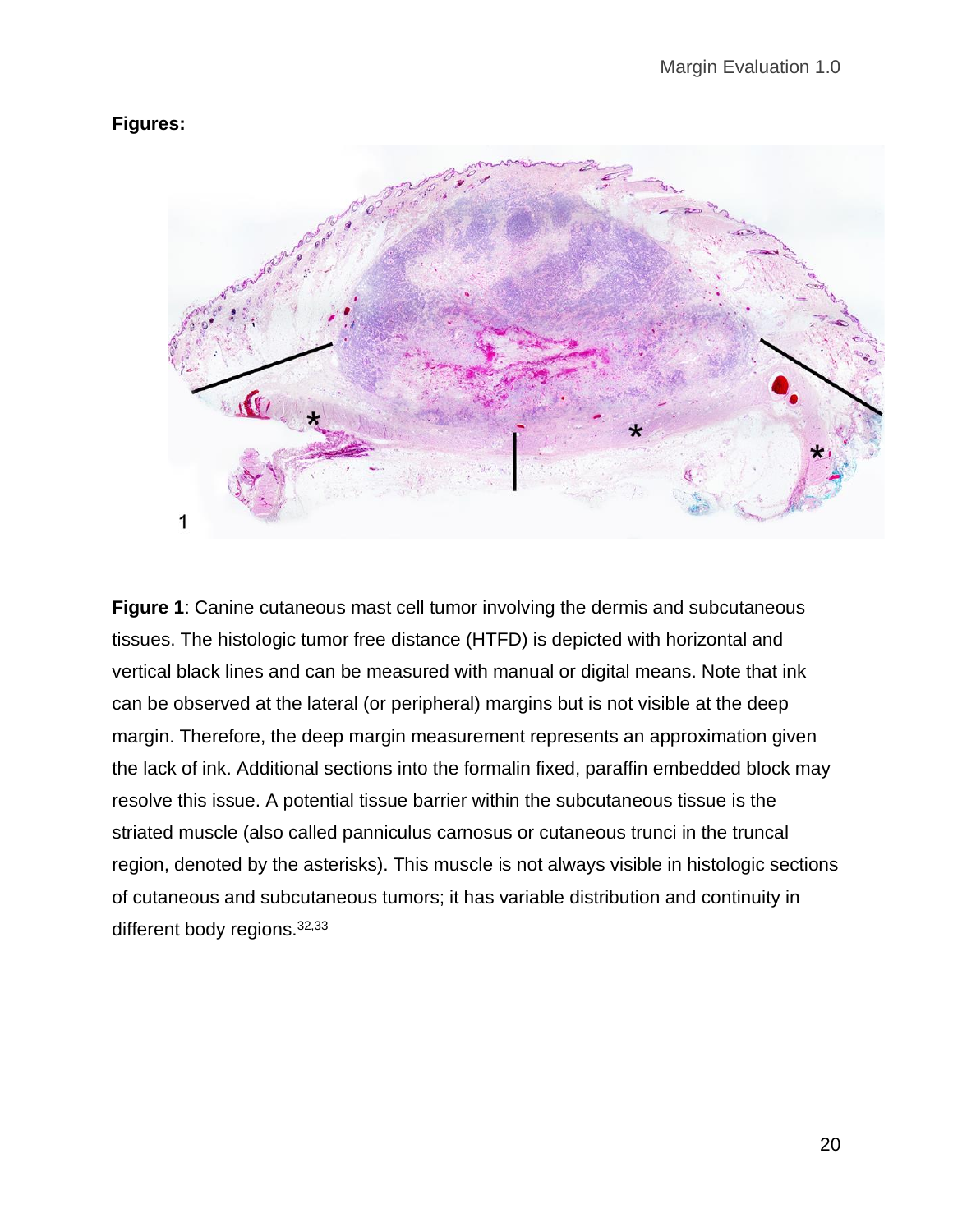### <span id="page-20-0"></span>**References:**

1. McGill L, Blue J, Powers B. Report of the ad hoc committee on oncology to the ACVP membership and interested pathology community. *Veterinary pathology*. 2002;39**:** 525-528.

2. Bray J. Soft tissue sarcoma in the dog–Part 2: surgical margins, controversies and a comparative review. *Journal of Small Animal Practice*. 2017;58**:** 63-72.

3. Fulcher RP, Ludwig LL, Bergman PJ, Newman SJ, Simpson AM, Patnaik AK. Evaluation of a twocentimeter lateral surgical margin for excision of grade I and grade II cutaneous mast cell tumors in dogs. *Journal of the American Veterinary Medical Association*. 2006;228**:** 210-215.

4. Milovancev M, Russell D. Surgical margins in the veterinary cancer patient. *Veterinary and comparative oncology*. 2017;15**:** 1136-1157.

5. Kamstock D, Ehrhart E, Getzy D, et al. Recommended guidelines for submission, trimming, margin evaluation, and reporting of tumor biopsy specimens in veterinary surgical pathology. *Veterinary Pathology*. 2011;48**:** 19-31.

6. Newman SJ. Diagnostic pathology for the cancer patient. *Clin Tech Small Anim Pract*. 2003;18**:** 139- 144.

7. Reagan JK, Selmic LE, Fallon C, Driskell EA, Garrett LD. Evaluation of information presented within mast cell tumour histopathology reports in the United States: 2012-2015. *Vet Med Sci*. 2018;4**:** 252-262. 8. Cates MM, Cates JM. Surgical resection margin classifications for high-grade pleomorphic soft tissue sarcomas of the extremity or trunk: definitions of adequate resection margins and recommendations for sampling margins from primary resection specimens. *Modern Pathology*. 2019;32**:** 1421-1433.

9. Kortekaas KE, Van de Vijver KK, van Poelgeest MI, et al. Practical Guidance for Measuring and Reporting Surgical Margins in Vulvar Cancer. *International Journal of Gynecological Pathology*. 2020;39**:**  420-427.

10. Stromberg PC, Meuten DJ. Trimming tumors for diagnosis and prognosis. *Tumors in domestic animals*. 2017;5**:** 35-51.

11. Risselada M, Mathews KG, Griffith E. Surgically planned versus histologically measured lateral tumor margins for resection of cutaneous and subcutaneous mast cell tumors in dogs: 46 cases (2010–2013). *Journal of the American Veterinary Medical Association*. 2015;247**:** 184-189.

12. Rapini RP. Comparison of methods for checking surgical margins. *J Am Acad Dermatol*. 1990;23**:** 288- 294.

13. Giudice C, Stefanello D, Sala M, et al. Feline injection-site sarcoma: recurrence, tumour grading and surgical margin status evaluated using the three-dimensional histological technique. *The Veterinary Journal*. 2010;186**:** 84-88.

14. Dores C, Milovancev M, Russell D. Comparison of histologic margin status in low‐grade cutaneous and subcutaneous canine mast cell tumours examined by radial and tangential sections. *Veterinary and comparative oncology*. 2018;16**:** 125-130.

15. Milovancev M, Townsend KL, Gorman E, Bracha S, Curran K, Russell DS. Shaved margin histopathology and imprint cytology for assessment of excision in canine mast cell tumors and soft tissue sarcomas. *Veterinary Surgery*. 2017;46**:** 879-885.

16. Kopke LFF, Bastos JCF, Andrade Filho JdS, Gouvêa PS. Safety margin: an old and relative concept. *Anais Brasileiros de Dermatologia*. 2005;80**:** 279-286.

17. Zhang K, Xie WL. Determination of the safe surgical margin for T1b renal cell carcinoma. *Urology journal*. 2017;14**:** 2961-2967.

18. Kainhofer V, Smolle M, Szkandera J, et al. The width of resection margins influences local recurrence in soft tissue sarcoma patients. *European Journal of Surgical Oncology (EJSO)*. 2016;42**:** 899-906.

19. Matsumoto S. Changes in the diagnosis and treatment of soft tissue sarcoma in Japan, 1977–2016. *Journal of Orthopaedic Science*. 2018;23**:** 441-448.